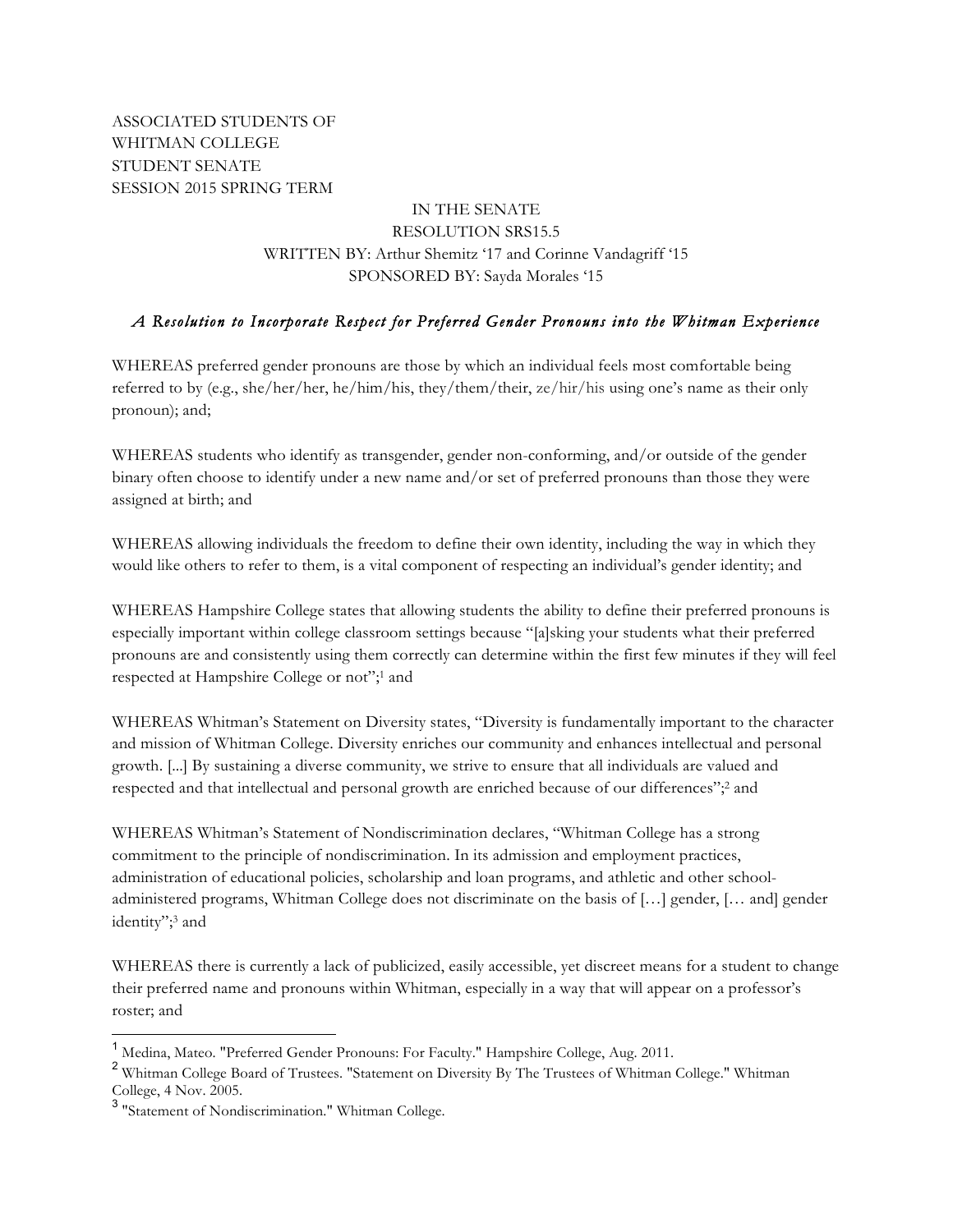WHEREAS the Associated Students of Whitman College (ASWC) believes that efforts to promote a diverse student body must be partnered with efforts to ensure that students of marginalized identities feel supported in those identities during their time at Whitman; and

WHEREAS supporting students in their exploration and/or change in gender identification is vital to allow them to feel safe within the Whitman community, especially for students who have not previously felt able to safely express and explore their gender identity; and

WHEREAS the Carleton College Gender and Sexuality Center provides a set of instructions for students to change their name on ID cards, the registrar, and class rosters, and additionally gives advice on contacting professors regarding one's preferred name and pronouns;4 and

WHEREAS Reed College allows students to change their preferred name on class rosters without requiring a legal name or gender change;<sup>5</sup> and

WHEREAS the comparable policies of many other schools problematically require students to provide proof of a legal name and/or gender change, which is insufficient to accommodate the needs of gender nonconforming individuals because these resources are inaccessible to many students for financial, social, and in many states legal reasons; and be it further

THEREFORE BE IT RESOLVED that the Associated Students of Whitman College (ASWC) urges Whitman College to create an easily accessible process for students to change their first name and preferred gender pronouns; and be it further

RESOLVED that ASWC proposes that the Registrar include name and pronoun choice as part of the preregistration process so that it will be easily accessible to students once per semester; and be it further

RESOLVED that ASWC recommends that Whitman's Chief Diversity Officer, with the input of students and other relevant parties, develop and distribute a handout to all staff, faculty, and club leaders including, but not limited to, information describing what a preferred pronoun is, why they are important, how to respect and normalize the use of preferred pronouns, examples of different lesser known pronouns, how to ask for a student or colleague's pronoun, and what to do if you or a student accidentally refers to someone with the incorrect pronoun; and be it further

RESOLVED that ASWC suggests consulting the resources developed by Hampshire College and Cornell College, found in Appendices 1 and 2, in the development of the hand-out described above; and be it further

RESOLVED that ASWC asks all professors to include in their syllabi a statement expressing their willingness to accommodate a student's choice of name and pronouns and recommends the University of Colorado Boulder's proposed statement, found in Appendix 3, as a model.

 <sup>4</sup> Straight, Tegra. "Transitioning at Carleton." Carleton College Gender and Sexuality Center, 31 Oct. 2014.

<sup>5</sup> "Trans\* and Gender Nonconforming at Reed - FAQ." Reed College.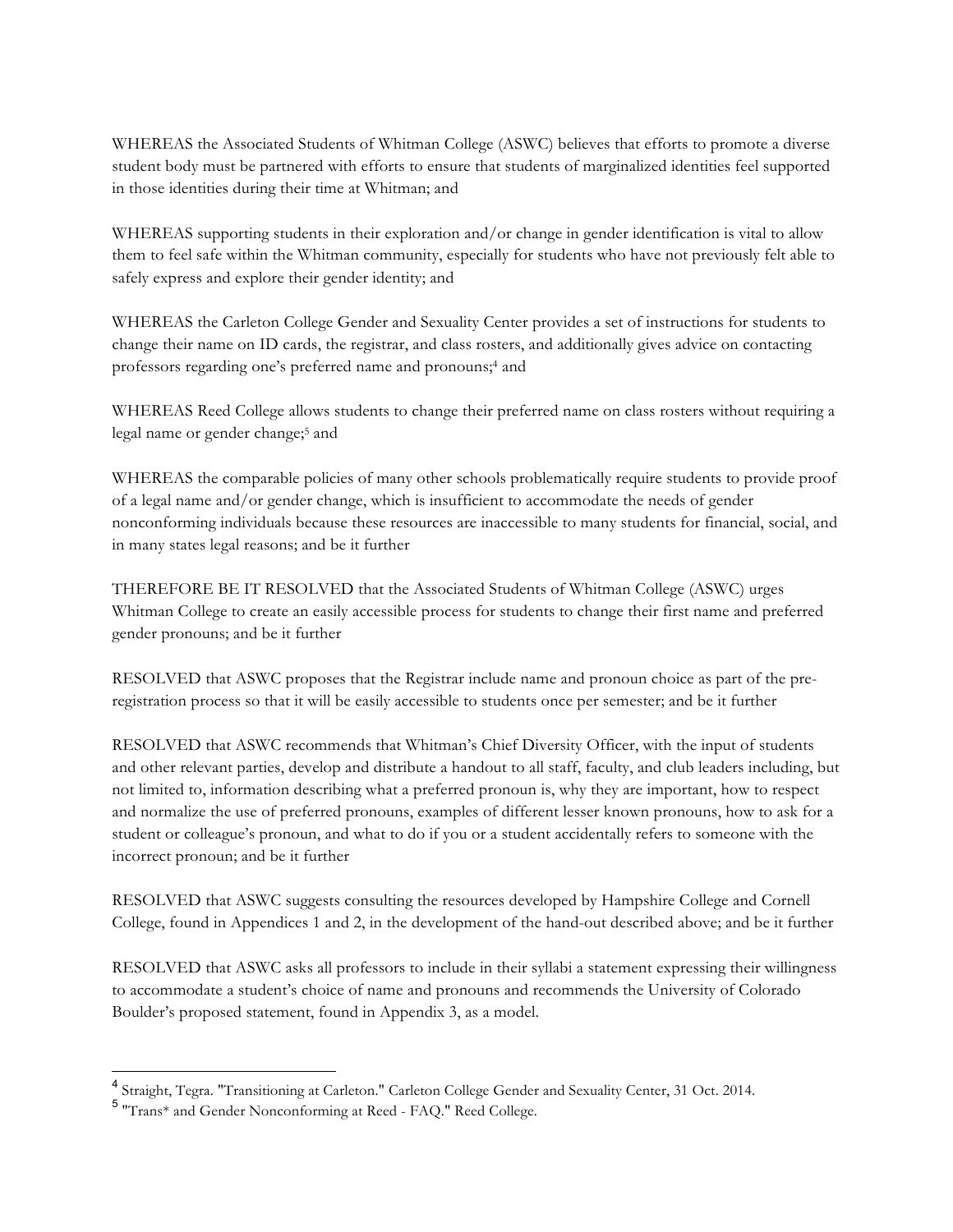Distributed to: George Bridges, President Kathleen Murray, President-Elect David F. Schmitz, Chair of the Faculty Chuck Cleveland, Dean of Students Donna Cummins, Associate to the Dean of Students Juli Dunn, Associate Dean of Students Kaziputalimba Joshua, Chief Diversity Officer Matt Ozuna, Interim Director of Intercultural Center Programs and Services Kyle Martz, Intercultural Center Program Adviser Dan Terrio, Whitman College Technology Services Chief Information Officer Stacey Giusti, Registrar Claire Knoche, Curriculum & Registration Analyst Dean of Students' Office Whitman College Faculty Whitman College Board of Trustees Whitman College Board of Overseers Whitman College *Pioneer*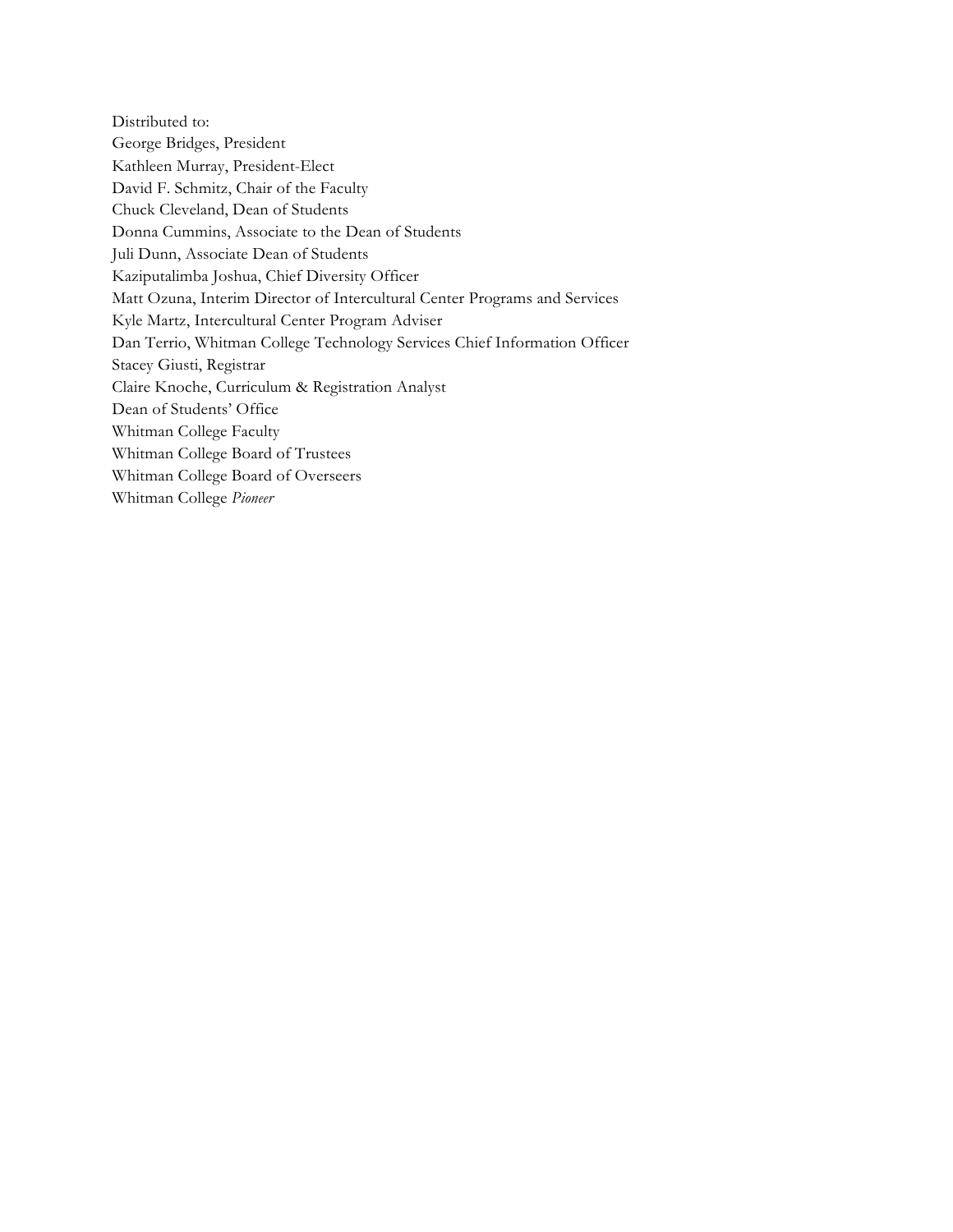## **Appendix 1**

## **Preferred Gender Pronouns: For Faculty**

*(Or, How to Take Important Steps in Becoming a Trans Ally!)*

## **What is a pronoun?**

• A pronoun is a word that refers to either the people talking (like *I* or *you*) or someone or something that is being talked about (like *she, it, them,* and *this*). Gender pronouns (like *he* and *hers*) specifically refer to people that you are talking about.

## **What is a "preferred gender pronoun"?**

• A "preferred gender pronoun" (or PGP) is the pronoun that a person chooses to use for themself. For example: If Xena's preferred pronouns are *she, her,* and *hers,* you could say "Xena ate *her* food because *she* was hungry."

#### **What are some commonly used pronouns?**

- *She, her, hers* and *he, him, his* are the most commonly used pronouns. Some people call these "female/feminine" and "male/masculine" pronouns, but many avoid these labels because, for example, not everyone who uses *he* feels like a "male" or "masculine."
- **There are also lots of gender-neutral pronouns in use.** Here are a few you might hear: Ø *They, them, theirs* (Xena ate *their* food because *they* were hungry.) This is is a pretty common gender-neutral pronoun.... And yes, it *can* in fact be used in the singular. Ø *Ze, hir* (Xena ate *hir* food because *ze*  was hungry.) *Ze* is pronounced like "zee" can also be spelled *zie* or *xe*, and replaces *she/he/they. Hir* is pronounced like "here" and replaces *her/hers/him/his/they/theirs*.
- **Just my name please!** (Xena ate Xena's food because Xena was hungry) Some people prefer not to use pronouns at all, using their name as a pronoun instead.

• **Never, ever refer to a person as "it" or "he-she" (unless they specifically ask you to.)** These are offensive slurs used against trans and gender non-conforming individuals.

## **Why is it important to respect people's PGPs?**

- You can't always know what someone's PGP is by looking at them.
- Asking and correctly using someone's preferred pronoun is one of the most basic ways to show your respect for their gender identity.
- When someone is referred to with the wrong pronoun, it can make them feel disrespected, invalidated, dismissed, alienated, or dysphoric (or, often, all of the above.)
- It is a privilege to not have to worry about which pronoun someone is going to use for you based on how they perceive your gender. If you have this privilege, yet fail to respect someone else's gender identity, it is not only disrespectful and hurtful, but also oppressive.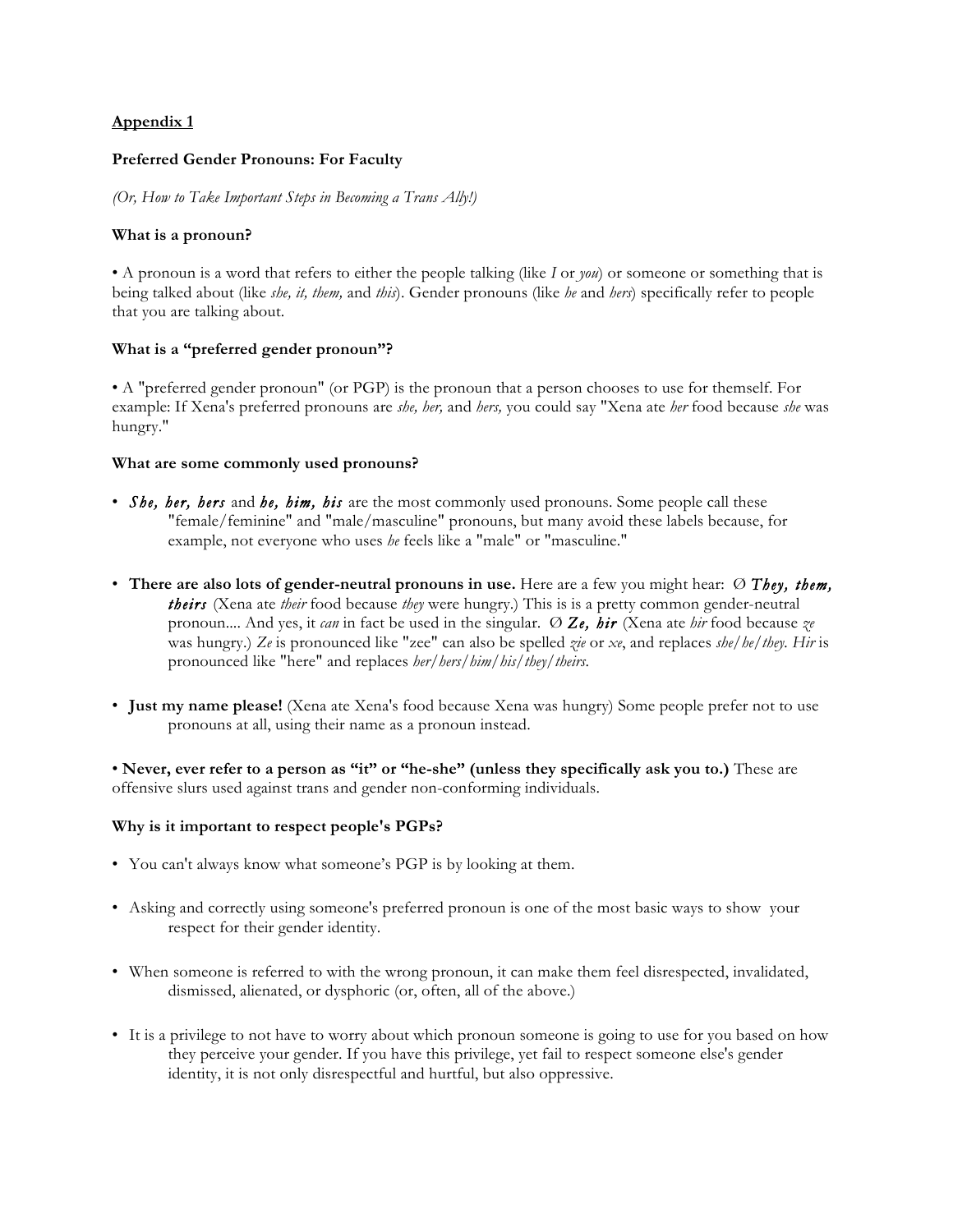## **Why is it really important to respect your students' PGPs as a Faculty Member?**

As a faculty member, you are often in a position of power.

• Asking your students what their preferred pronouns are and consistently using them correctly can determine within the first few minutes if they will feel respected at Hampshire College or not.

• **You will be setting an example for your class:** If you are consistent about using someone's preferred pronouns, they will follow your example.

• Many of your students will be learning about PGPs for the first time, so **this will be a learning opportunity** for them that they will keep forever.

• **Discussing and correctly using PGPs sets a tone of respect and allyship that trans and gender nonconforming students do not take for granted.** It can truly make all of the difference, especially for incoming first-year students that may feel particularly vulnerable, friendless, and scared.

#### **How do I ask someone what their PGP is?**

- Try asking: "What are your preferred pronouns?" or "Which pronouns do you like to hear?" or "Can you remind me which pronouns you like for yourself?" It can feel awkward at first, but it is not half as awkward as getting it wrong or making a hurtful assumption.
- If you are asking as part of an introduction exercise and you want to quickly explain what a PGP is, you can try something like this: "Tell us your name, where you come from, and your preferred pronoun. That means the pronoun you like to be referred to with. For example, I'm Xena, I'm from Amazon Island, and I like to be referred to with she, her, and hers pronouns. So you could say, 'she went to her car' if you were talking about me." **What if I make a mistake?**
- It's okay! Everyone slips up from time to time. The best thing to do if you use the wrong pronoun for someone is to say something right away, like "Sorry, I meant s*he*." If you realize your mistake after the fact, apologize in private and move on.
- A lot of the time it can be tempting to go on and on about how bad you feel that you messed up or how hard it is for you to get it right. But please, *don't!* **It is inappropriate and makes the person who was mis-gendered feel awkward and responsible for comforting you, which is** *absolutely not their job***. It is** *your* **job to remember people's PGPs. Taking an active role**

• In you classes, you may hear one of your students using the wrong pronoun for someone. In most cases, it is appropriate to gently correct them without further embarrassing the individual who has been mis-gendered. This means saying something like "Actually, Xena prefers the pronoun *she,"* and then moving on. **If other students or faculty are consistently using the wrong pronouns for someone,** *do not ignore it!* **It is important to let your student know that you are their ally.**

• It may be appropriate to approach them and say something like "I noticed that you were getting referred to with the wrong pronoun earlier, and I know that that can be really hurtful. Would you be okay with me taking them aside and reminding them about your preferred pronoun? I want to make sure that this group is a safe space for you." Follow up if necessary, **but take your cues from the comfort level of your student. Your actions will be greatly appreciated.**

*Based on materials written by Mateo Medina for Hampshire College Orientation training, August 2011*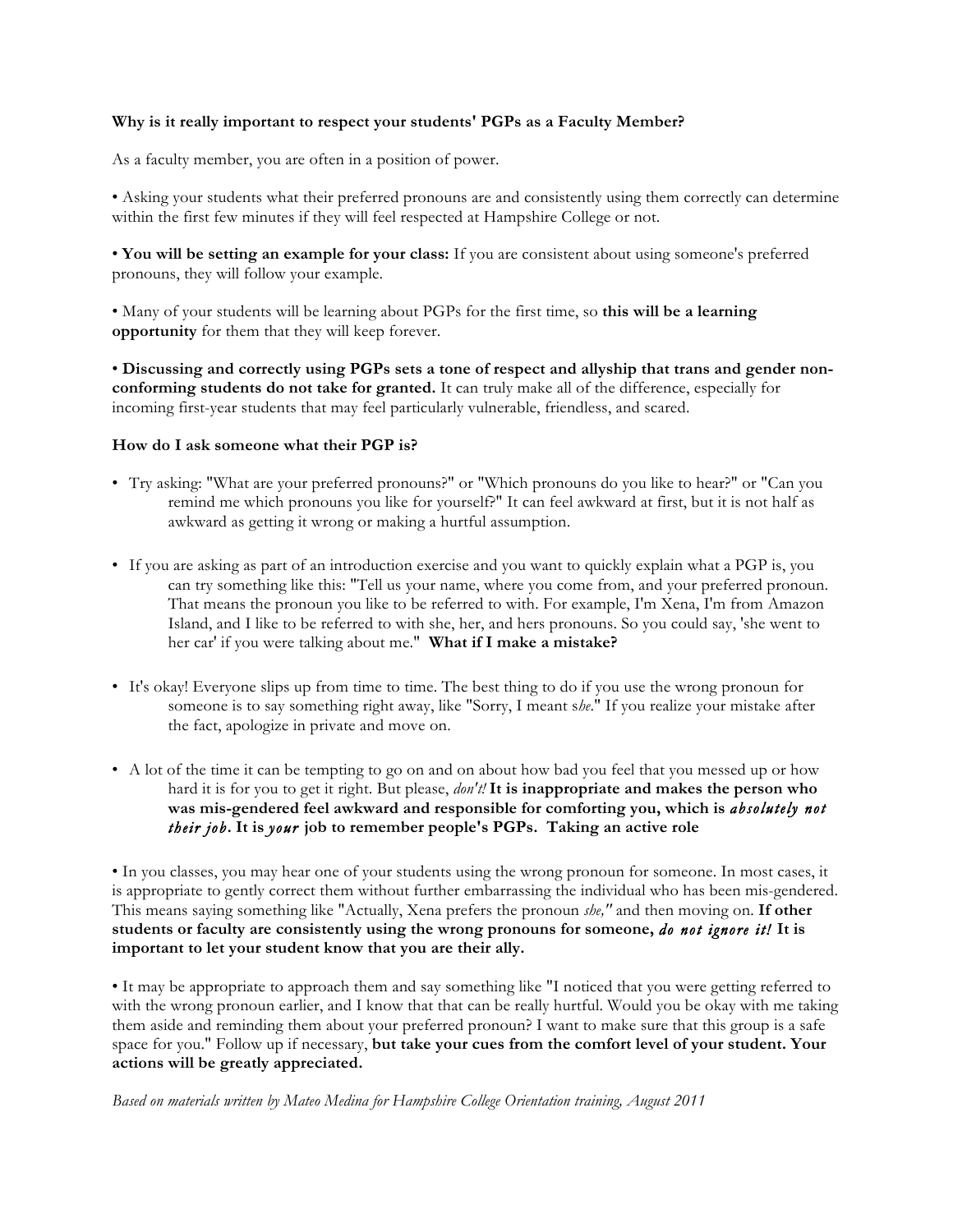#### **Appendix 2**

#### **Preferred Gender Pronouns**

Cornell attracts a diverse group of students every year. It is becoming increasingly common for people in the wider world to choose alternative sexual and gender identities. As part of gender identity some people may also choose to change their names, their style of dress, their hair styles, and even their personal pronouns.

## **What are PGPs?**

Pronouns are parts of speech that replace other nouns, such as I, we and they. Gender pronouns are pronouns that indicate a person's gender, such as she or he. A preferred gender pronoun is a consciously chosen set of pronouns that allow a person to accurately represent their gender identity in a way that is comfortable for them. For example, a trans\* person may begin using a gender-neutral pronoun prior to transitioning, and a gendered pronoun afterwards, or an agender, bigender or third-gender person may choose to use a neutral or invented pronoun.

#### **Why are PGPs important?**

People who make conscious choices about their gender identity may face obstacles from all directions. Recognizing and accepting alternative gender pronouns helps gender-non-conforming people feel more comfortable with their gender identities and highlights the problems created by our culture's strict gender binary.

One cannot always tell what a person's PGP is by looking at them. Asking and using their PGP is the most basic way to show respect for their gender identity.

#### **How to normalize gender neutral pronouns and asking for PGPs**

Some recommendations for normalizing asking and providing PGPs are:

**-** Introducing yourself with your pronouns: "Hi my name is Dave, I'm a visiting professor, and my pronouns are he/him/his." Then ask students to include their personal pronouns when introducing themselves as well.

**-** When choosing readings for class, try to include articles or examples that use gender neutral language or that feature gender-neutral or gender-ambiguous people.

## **Faculty Tips:**

As a faculty member you are often in a position of power, both in and outside of the classroom. So, it is doubly important to ask for and use preferred gender pronouns to ensure that students feel respected on our campus. Further, as a faculty member you will be setting an example for both your classes and the rest of the campus. If you use a person's preferred pronouns other will too.

While PGPs are in the media, they are far from mainstream, in fact this may be your first time learning about them. Likewise, your students may not know about them either, so your use of PGPs during introductions and class time will be a learning experience for them too. Faculty and Students coming together to recognize and use people's PGPs creates a campus culture of trans\* acceptance and allyship.

#### **What if I misspeak?**

It can be difficult to remember a person's PGPs when you're first learning about them, but it doesn't have to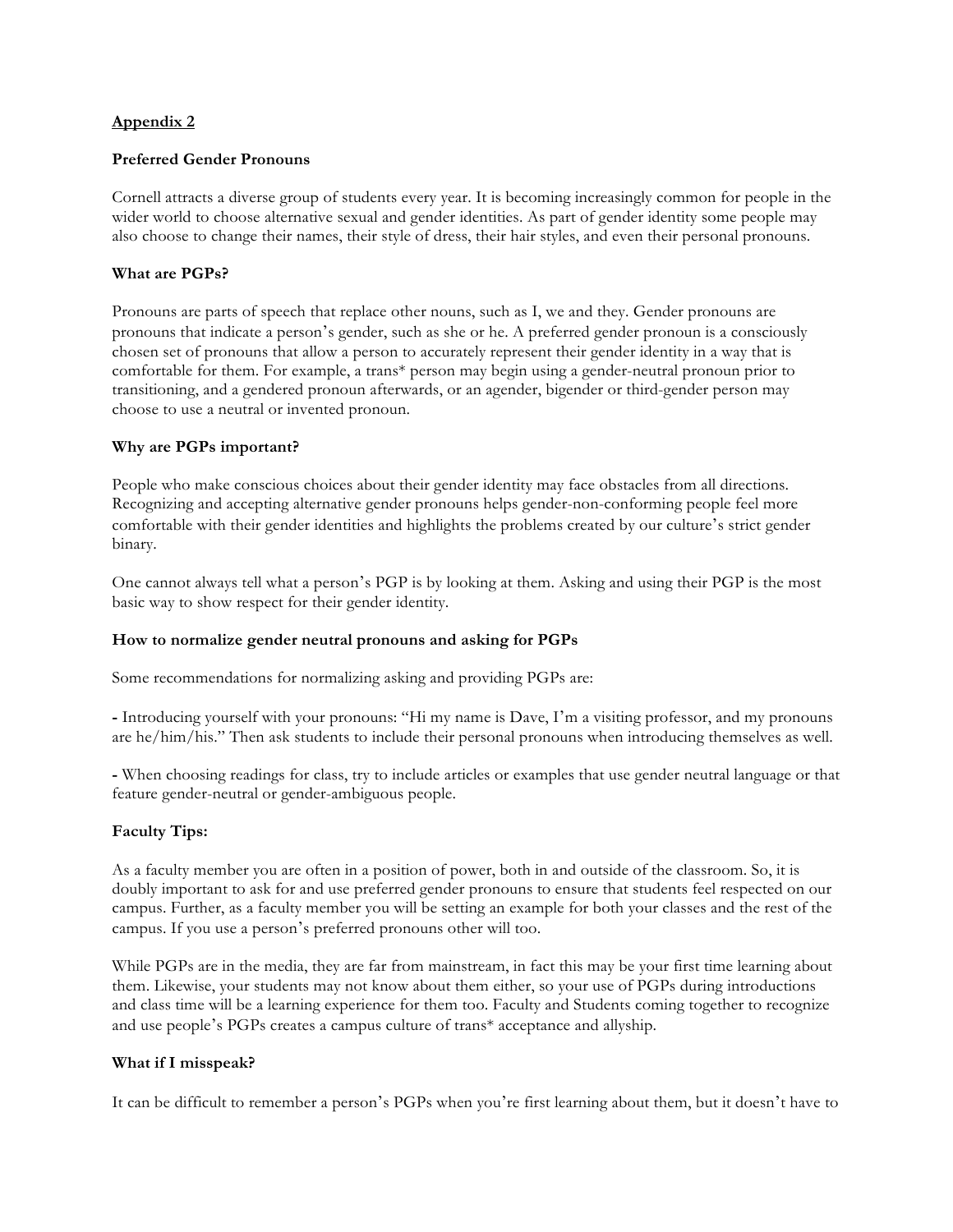be an awkward situation. Apologize, and correct yourself––"Sorry, I meant they." Don't go on and on apologizing, it'll just make it painful for everyone. If you forget what someone's PGP is, apologize and ask again, they will appreciate it much more than if you had used the wrong one. If you forget a person's PGP, you can also use a person's name rather than any pronouns ! If another student or faculty member is using a wrong pronoun and you know their PGP speak up.

## **Some Examples of PGPs (https://apps.carleton.edu/student/orgs/saga/pronouns/)**

 $\ddotsc$ 

| Getting to Know Gender-Neutral Pronouns! |                                                           |                                         |                                           |                                           |                                                   |
|------------------------------------------|-----------------------------------------------------------|-----------------------------------------|-------------------------------------------|-------------------------------------------|---------------------------------------------------|
| <b>Traditional</b><br><b>Masculine</b>   | <b>He laughed</b>                                         | I called him                            | His eyes gleam                            | That is his                               | <b>He likes himself</b>                           |
| <b>Traditional</b><br>Feminine           | She laughed                                               | I called her                            | Her eyes gleam                            | That is hers                              | She likes herself                                 |
| <b>Gender Neutral</b><br>(Singular They) | <b>They laughed</b>                                       | I called them                           | Their eyes gleam                          | That is theirs                            | <b>They like</b><br>themself                      |
| <b>Gender Neutral</b><br>(Ze)            | Ze laughed<br>(pronounced: "zee"<br>as in the letter 'z') | I called hir<br>(pronounced:<br>"here") | Hir eyes gleam<br>(pronounced:<br>"here") | That is hirs<br>(pronounced:<br>"here's") | Ze likes hirself<br>(pronounced: "here-<br>self") |

 $\overline{a}$ 

There are many PGPs that people may choose to use that are not on this chart, but they typically work similarly.

If you have more questions, or wish to research further, here are some extra resources:

Huffington Post: "'Preferred' Pronouns Gain Traction at US Colleges" **http://tinyurl.com/or68sz5**

The New York Times: "The Freedom to Choose your Pronoun"

**http://tinyurl.com/osz8oaz**

Non-binary Wikia entry on Pronouns: **http://nonbinary.org/wiki/Pronouns**

*From a resource provided by Cornell College*